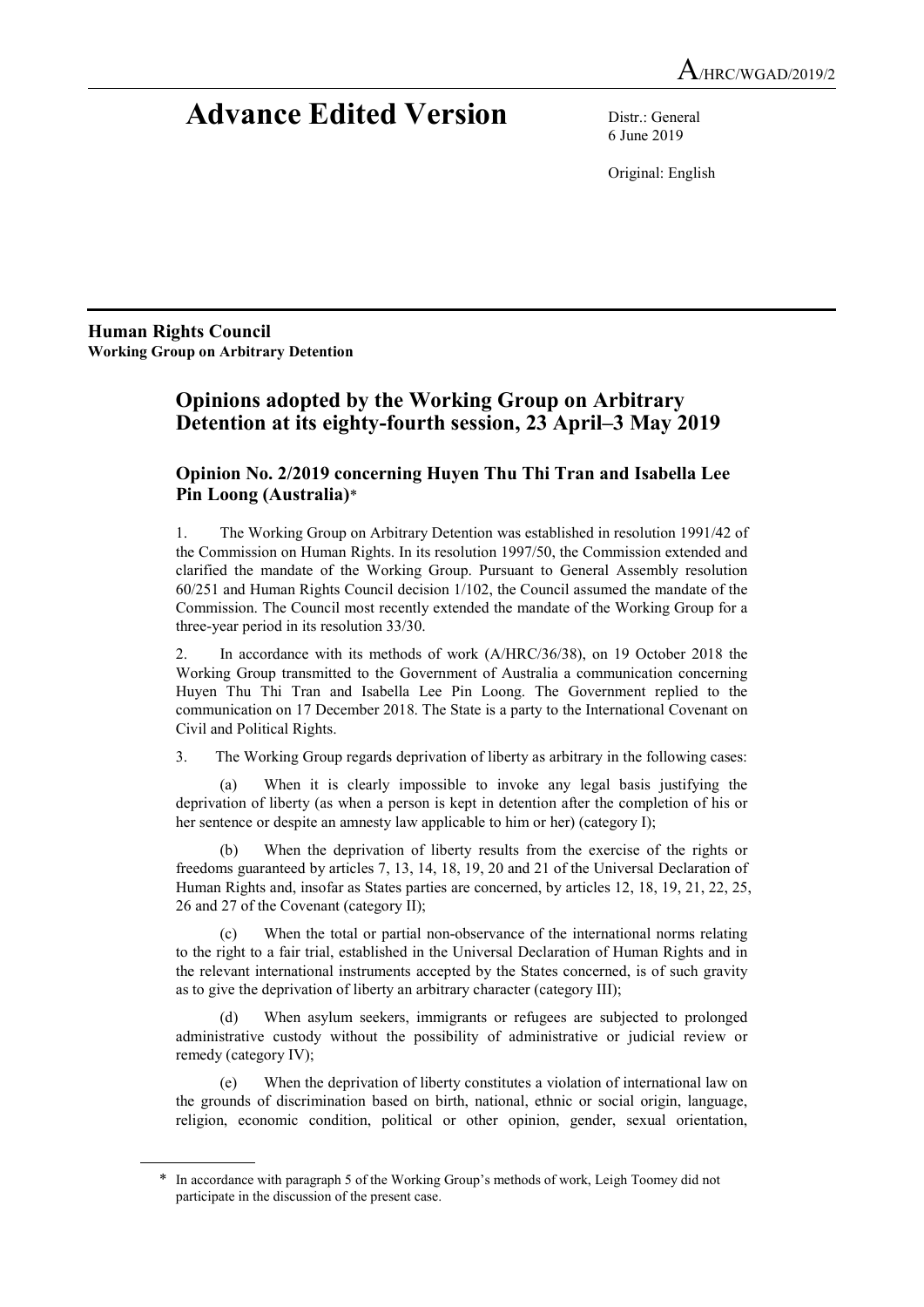disability, or any other status, that aims towards or can result in ignoring the equality of human beings (category V).

#### Submissions

#### Communication from the source

4. Huyen Thu Thi Tran, born on 10 April 1989, is a Vietnamese national, married to a national of Mauritius. On 15 March 2018, while in detention, Ms. Tran gave birth to a baby girl, Isabella Lee Pin Loong. As a person born in Australia to non-citizens, the infant is reportedly stateless. Both the mother and child currently reside at the Melbourne Immigration Transit Accommodation, Victoria, Australia.

#### Arrest and detention

5. According to the source, on 19 March 2011, Ms. Tran came to Christmas Island, Australia by boat in order to seek asylum. Upon arrival, she was immediately detained by the Department of Home Affairs of the Australian Commonwealth Government (as it is now known). The source notes that it is likely that Ms. Tran was presented with a document showing that she must be detained. However, no copy of this document is currently available.

6. On 13 July 2011, Ms. Tran submitted an application to have her protection claims assessed under the Protection Obligations Evaluation process. In 2011 and 2012, she underwent various non-statutory assessments conducted including the Protection Obligations Evaluation and the Independent Protection Assessment, to assess her protection claims. The assessments were unsuccessful.

7. The source reports that, in August 2012, the Department made a residential determination for Ms. Tran. Such determinations require the person to reside at a particular address and are classified as "detention" under the Migration Act 1958. In September 2012, Ms. Tran commenced residential placement.

8. On 19 June 2014, Ms. Tran left residential placement. According to the source, she became concerned that the Department would deport her to Viet Nam because two of her friends had recently been deported. She left residential placement without permission.

9. On 9 September 2014, the Department commenced an International Treaties Obligations Assessment. In February 2015, the assessment was unsuccessful.

10. On 9 November 2017, Ms. Tran was taken into closed immigration detention after a nun submitted an application for a Safe Haven Enterprise Visa for her. According to the source, Ms. Tran was not eligible to submit such an application due to her classification as an "unauthorized maritime arrival" (see para. 22 below). The submission of the application alerted the Department of her whereabouts, and she was taken into closed detention. On 14 November 2017, the application was found to be invalid.

11. On 24 January 2018, the Asylum Seeker Resource Centre submitted a ministerial request under section 46A on behalf of Ms. Tran. The request reportedly asked the Minister to lift the bar and allow a client to apply for a protection visa under the statutory process. On 25 January 2018, the Department notified Ms. Tran that it would not refer the request to the Minister for consideration. The request was therefore rejected.

12. On 27 January 2018, the Department provided a removal notice to Ms. Tran, stating that she would be removed from Australia on 29 January 2018. The following day, the Asylum Seeker Resource Centre assisted Ms. Tran in lodging an application to the Federal Circuit Court of Australia for judicial review of the International Treaties Obligations Assessment decision. It also sought interlocutory injunctive relief to prevent her deportation, which was unsuccessful.

13. The source reports that, on that same day, the Department attempted to deport Ms. Tran to Viet Nam when she was approximately seven months pregnant. This is despite the fact that International Health and Medical Services, the medical organization contracted by the Department to provide medical care to detainees, holding the view that Ms. Tran was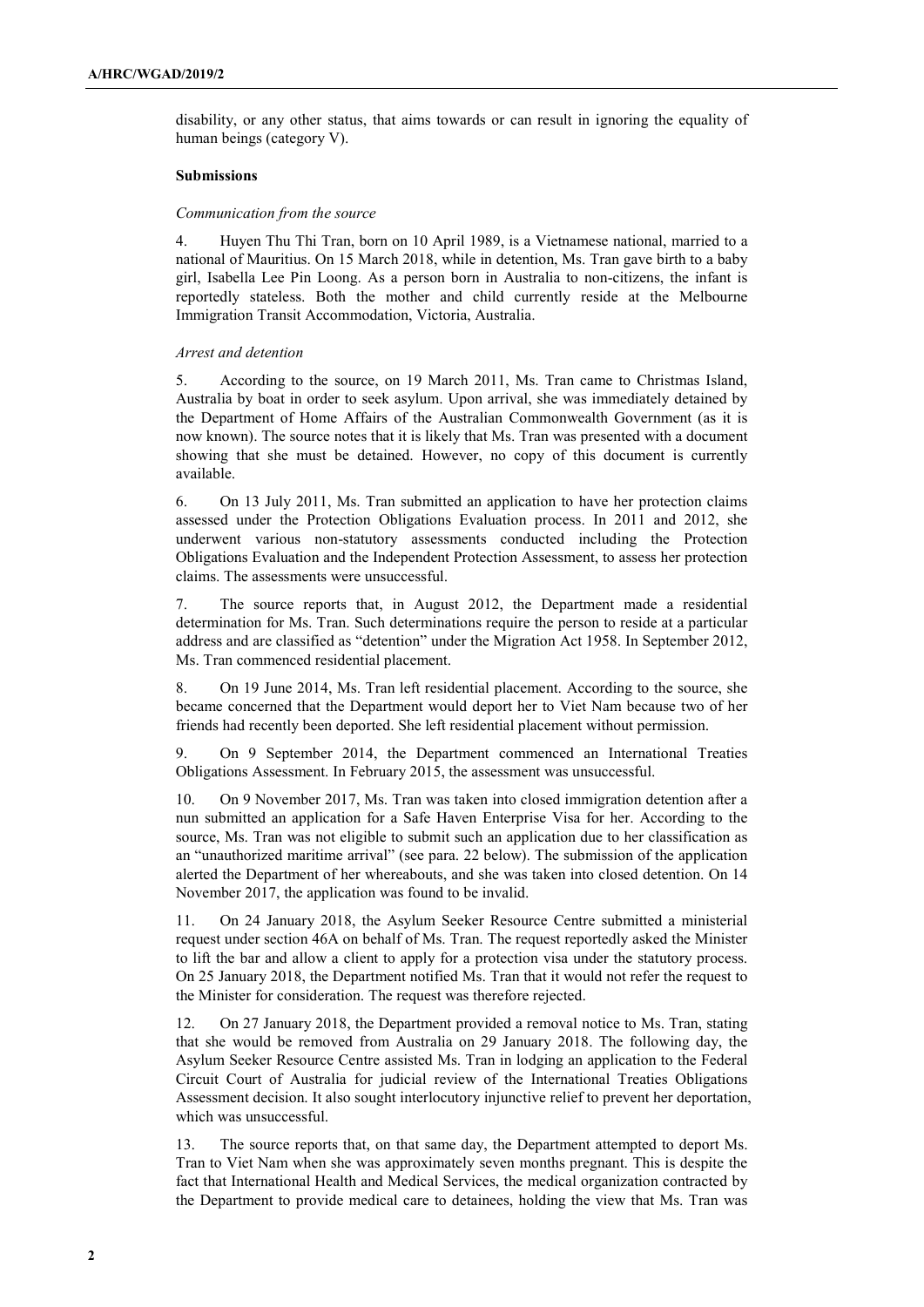not fit to travel due to her gestational diabetes and psychiatric condition. She was subsequently removed from the plane a few minutes prior to take-off and returned to detention in the Melbourne Immigration Transit Accommodation.

14. On 9 March 2018, Ms. Tran signed a form consenting for her unborn child to be held in immigration detention with her once she had given birth.

15. According to the source, Ms. Tran gave birth on 15 March 2018; the child was placed in detention with her. On 26 March 2018, both mother and child were transferred to Broadmeadows Residential Precinct (part of the Melbourne Immigration Transit Accommodation), defined as an Alternative Place of Detention under the Migration Act 1958.

16. On 13 April 2018, the Asylum Seeker Resource Centre submitted a ministerial request under section 195A (the Minister may intervene to grant persons in detention a visa). On 18 July 2018, Ms. Tran received a letter from the Director of the Complex Case Resolution Section of the Department stating that she did not meet the 195A guidelines for referral to the Minister. She received another letter on 6 August 2018 from the Department stating that she did not meet the section 195A guidelines for referral to the Minister.

17. According to the source, Ms. Tran has thus exhausted all domestic remedies to secure her release into the Australian community. Under the current situation, it is unknown how long the Department intends to keep Ms. Tran and her baby in detention. Furthermore, Ms. Tran remains liable to deportation.

18. According to the source, Ms. Tran's husband holds a temporary Australian working visa (class 457). As the infant is a dependent on that visa, she is not required to be detained. However, Ms. Tran is breastfeeding her baby, and the signed consent form permits her detention.

19. The source submits that, despite Ms. Tran signing a form consenting to her baby residing in detention, such consent was given under duress. Ms. Tran signed the consent form six days prior to giving birth. At that time, there was no evidence or indication that the Department was considering to release Ms. Tran from detention; she therefore faced the choice of either being separated from her newborn baby immediately after birth or consenting to her baby being held in a detention centre with her. Furthermore, Ms. Tran is breastfeeding her baby; it would be practically impossible for the child to reside with her father in the community and still be breastfed by Ms. Tran. This is due to practical difficulties as well as restrictions on the time and frequency of visitation rights.

20. Furthermore, as noted above, Ms. Tran's husband holds a working visa. If he were to assume full-time care of the infant, he would be required to cease working. This would result in him being in breach of his visa conditions, and being required to leave Australia.

21. The source states that Ms. Tran is being detained on the basis of the Migration Act 1958. The Act specifically provides in sections 189 (1), 196 (1) and 196 (3) that unlawful non-citizens must be detained and kept in detention until they are (a) removed or deported from Australia; or (b) granted a visa. The source submits that, while the infant is as such not officially detained under the Act, she is, in substance, the subject of open-ended administrative detention.

22. Ms. Tran is also classified as an "unauthorized maritime arrival" under section 5AA of the Migration Act 1958. Accordingly, she is excluded from the statutory refugee status determination process with full review rights (sections 46A and 494AA). As such, Ms. Tran may be deported to Viet Nam without being given the opportunity to submit a valid protection visa application in Australia.

# Health condition of Ms. Tran and her baby

23. According to the source, since her closed immigration detention commencing on 9 November 2017, Ms. Tran's mental and physical health have deteriorated. The above events have caused significant distress for Ms. Tran, and she has been diagnosed with severe depression.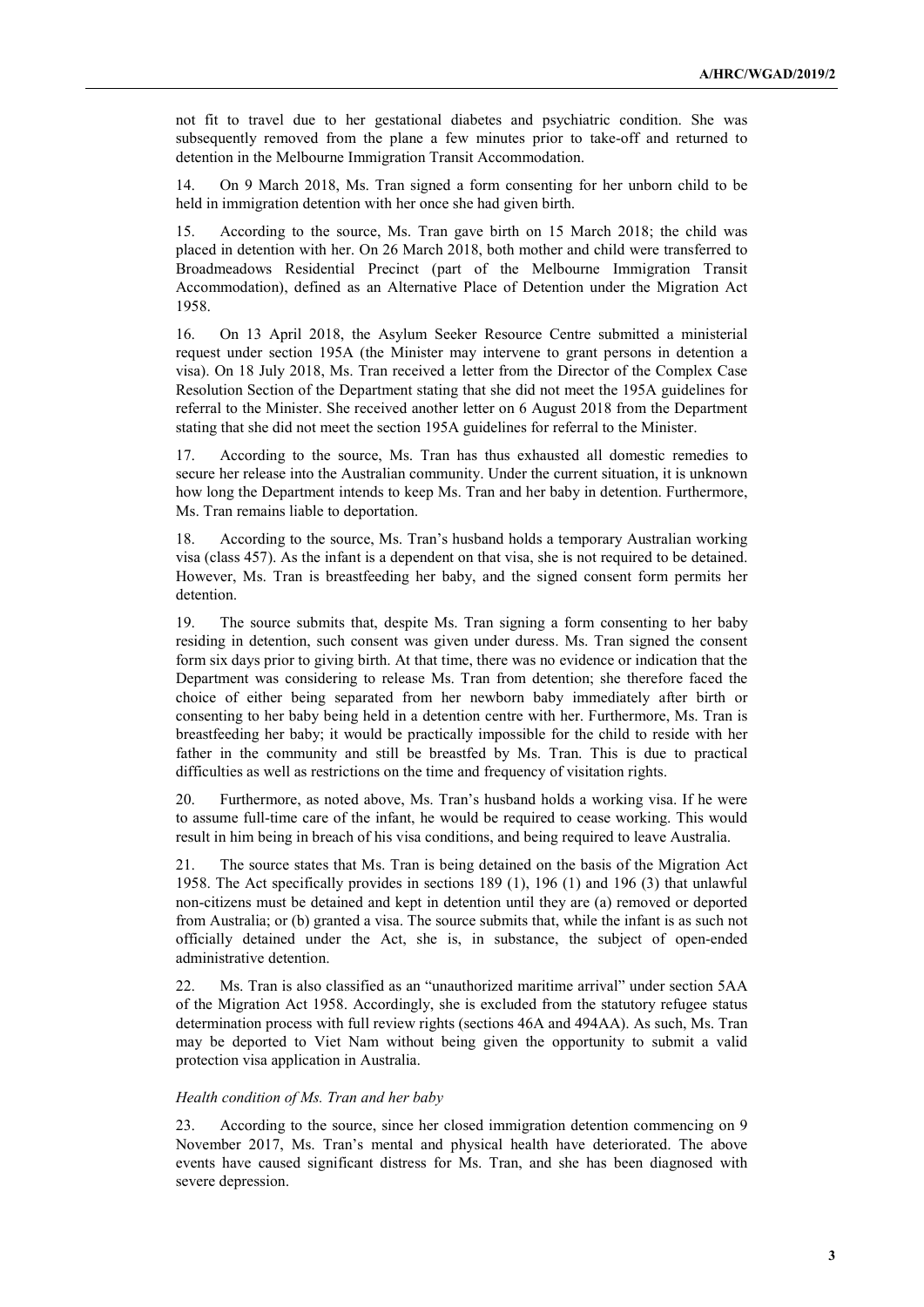24. The source notes that the infant exhibits signs of attachment-related anxiety and is at risk of developmental problems due to her mother's depression and her prolonged detention. The lack of positive emotional interactions in detention is also likely to have an ongoing negative impact on the infant's development.

25. The source also notes that, if Ms. Tran were deported, it is unclear what would happen to the infant. She may be able to reside with her father. In the event that the father's visa expires or he is unable to work due to care responsibilities for the infant and his visa is withdrawn, she would become an unlawful non-citizen and subject to administrative detention. As she is stateless and does not currently hold citizenship in either Viet Nam or Mauritius (her father's nationality), she may be subject to long-term arbitrary administrative detention.

26. Above and beyond mental health concerns, the infant has reportedly also experienced illness in detention and been hospitalized. Furthermore, there are concerns that Ms. Tran is not receiving the appropriate nourishment she needs to be able to effectively breastfeed her child. In addition to Ms. Tran's general clinical depression, she has also been identified as being a "prime candidate" for postnatal depression.

27. The source adds that it appears that, due to her detention, Ms. Tran has not received appropriate postnatal care and advice, including about how to put her baby down for sleep to avoid cot death. This situation is exacerbated by the lack of assistance that Ms. Tran and her baby receive in detention; the detaining authorities have apparently been instructed not to hold or comfort the infant or to look after her in any way (including, for example, if Ms. Tran needs to take a shower). The source submits that the situation of the infant is urgent due to the ongoing harm that detention is causing her at a vital stage in her development.

# Analysis of violations

28. The source asserts that the detention of Ms. Tran and her baby constitutes an arbitrary deprivation of their liberty under categories II, IV and V of the categories applicable to the consideration of cases by the Working Group.

# Category II

29. The source submits that Ms. Tran has been deprived of liberty as a result of the exercise of her rights guaranteed by article 14 of the Universal Declaration of Human Rights, according to which everyone has the right to seek and to enjoy in other countries asylum from persecution.

30. According to the source, Ms. Tran has also been discriminated against, in contravention of article 26 of the International Covenant on Civil and Political Rights. As a person arriving by boat to seek asylum in Australia, she has not been granted the same legal rights and avenues of review as an asylum seeker who arrived by other means.

31. The source adds that the infant has been deprived of liberty as a result of the exercise of her mother's rights guaranteed by article 14 of the Universal Declaration of Human Rights. She has also been discriminated against, in contravention of article 26 of the Covenant. As a person born in Australia to non-citizens, she is stateless and therefore not given the same citizenship rights as a person born in Australia to Australian parents. She cannot challenge her detention as a citizen could and is therefore unequal before the law.

# Category IV

32. The source submits that Ms. Tran, as an asylum seeker who is subject to prolonged administrative custody, has not been guaranteed the possibility of administrative or judicial review or remedy. As mentioned above, she has very limited avenues of judicial review due to her status as an "unauthorized maritime arrival". These avenues have all been exhausted.

33. The source recalls that, in 2014, the Department commenced an International Treaties Obligations Assessment to establish whether Ms. Tran was someone to whom Australia owed protection obligations under international law; the assessment concluded that she was not (see para. 7 above). An appeal against that decision has been lodged and is currently pending consideration by the Federal Circuit Court of Australia. A decision by the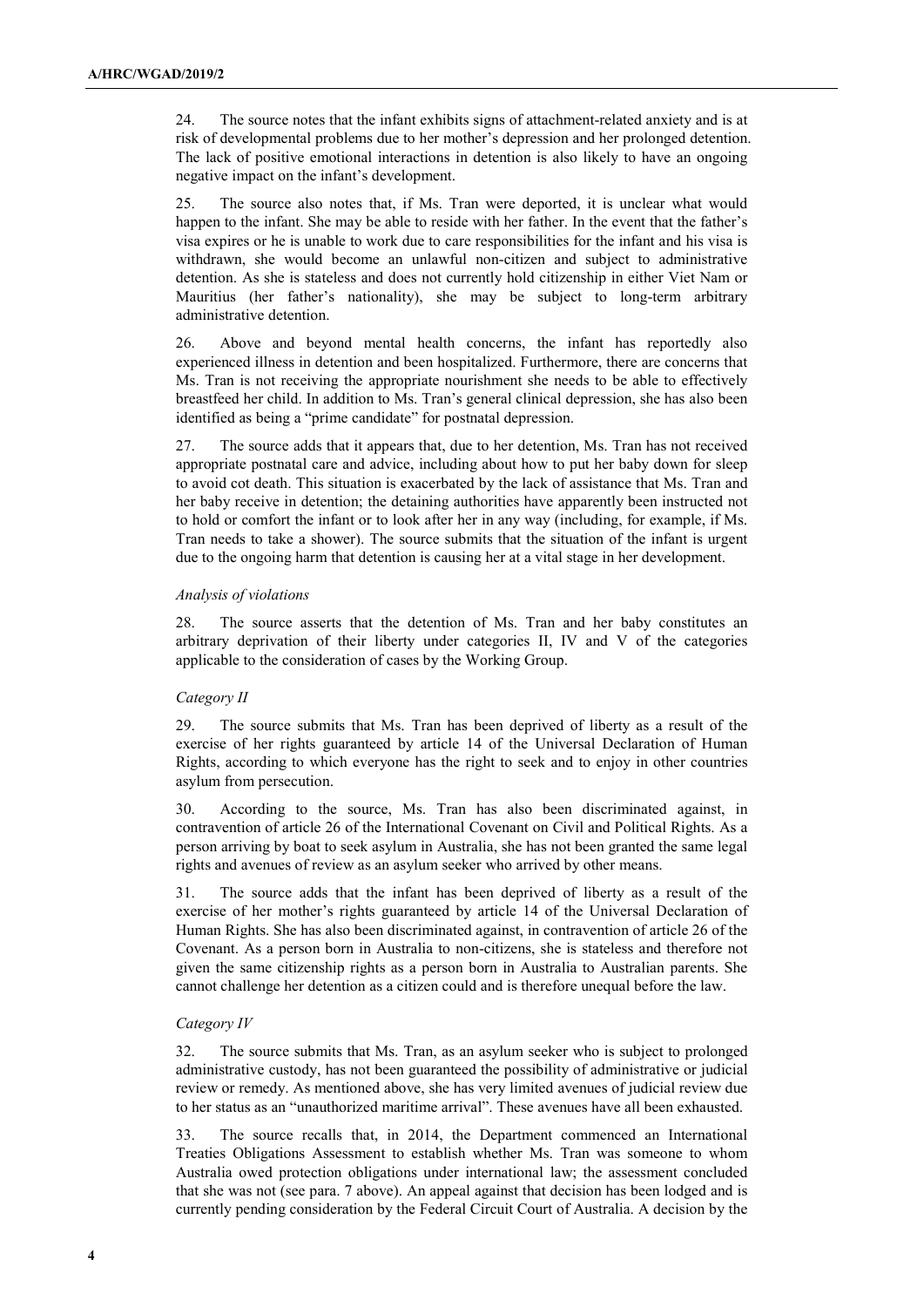Federal Circuit Court of Australia on the International Treaties Obligations Assessment process will not, however, automatically lead to the granting of a visa or release from detention. Additionally, the source states that there have been cases where the Department has deported asylum seekers even while their appeals are pending.

34. According to the source, there are no avenues of review that may be applied for on behalf of the infant to secure her mother's release and therefore her own release.

35. With regard to both Ms. Tran and her baby, the source notes that the High Court of Australia, in its decision Al-Kateb v. Godwin, upheld mandatory detention of non-citizens as a practice that is not contrary to the Constitution of Australia. The source further notes that the Human Rights Committee in  $Mr.$  C. v. Australia held that there is no effective remedy for people subject to mandatory detention in Australia.<sup>1</sup> As such, they lack any chance of their detention being the subject of a real administrative or judicial review remedy.

# Category V

36. According to the source, Australian citizens and non-citizens are not equal before the courts and tribunals of Australia. The decision of the High Court in  $Al-Kateb$  v. Godwin, as referred to in the preceding paragraph, stands for the proposition that detention of noncitizens pursuant to, inter alia, section 189 of the Migration Act 1958 does not contravene the Australian Constitution. The effective result of this is that, while Australian citizens can challenge administrative detention, non-citizens cannot.

#### Response from the Government

37. On 19 October 2018, the Working Group transmitted the allegations from the source to the Government under its regular communications procedure. The Working Group requested the Government to provide, by 18 December 2018, detailed information about the current situation of Ms. Tran and Ms. Loong, and to clarify the legal provisions justifying their continued detention, as well as its compatibility with the State's obligations under international human rights law, and in particular with regard to the treaties it has ratified. Moreover, the Working Group called upon the Government of Australia to ensure their physical and mental integrity.

38. In its reply of 17 December 2018, the Government stated that, on 19 March 2011, Ms. Tran was detained under section 189 (3) of the Migration Act 1958 after arriving on Christmas Island as an illegal maritime arrival. On 25 August 2011, Ms. Tran was found not to engage the State's protection obligations under the Act through an administrative Protection Obligation Determination assessment. That decision was reviewed through an Independent Protection Assessment; on 19 March 2012, Ms. Tran was found not to be owed protection.

39. On 15 August 2012, the Minister intervened under section 197AB of the Migration Act 1958 and placed Ms. Tran in community detention under residence determination arrangements. On 23 July 2014, Ms. Tran absconded from community detention. On 13 April 2015, the Minister revoked Ms. Tran's residence determination under section 197AD of the Act.

40. On 9 January 2014, the Department updated Ms. Tran's date of birth based on her national identity card. Ms. Tran was found to have previously supplied false information about her age.

41. On 6 March 2015, Ms. Tran was found not to engage the State's non-refoulement obligations through an International Treaties Obligations Assessment undertaken by the Department.

42. On 29 September 2017, the Department received a Safe Haven Enterprise (subclass 790) visa application from Ms. Tran, which was deemed invalid under section 46A of the Migration Act 1958.

<sup>1</sup> CCPR/C/76/D/900/1999.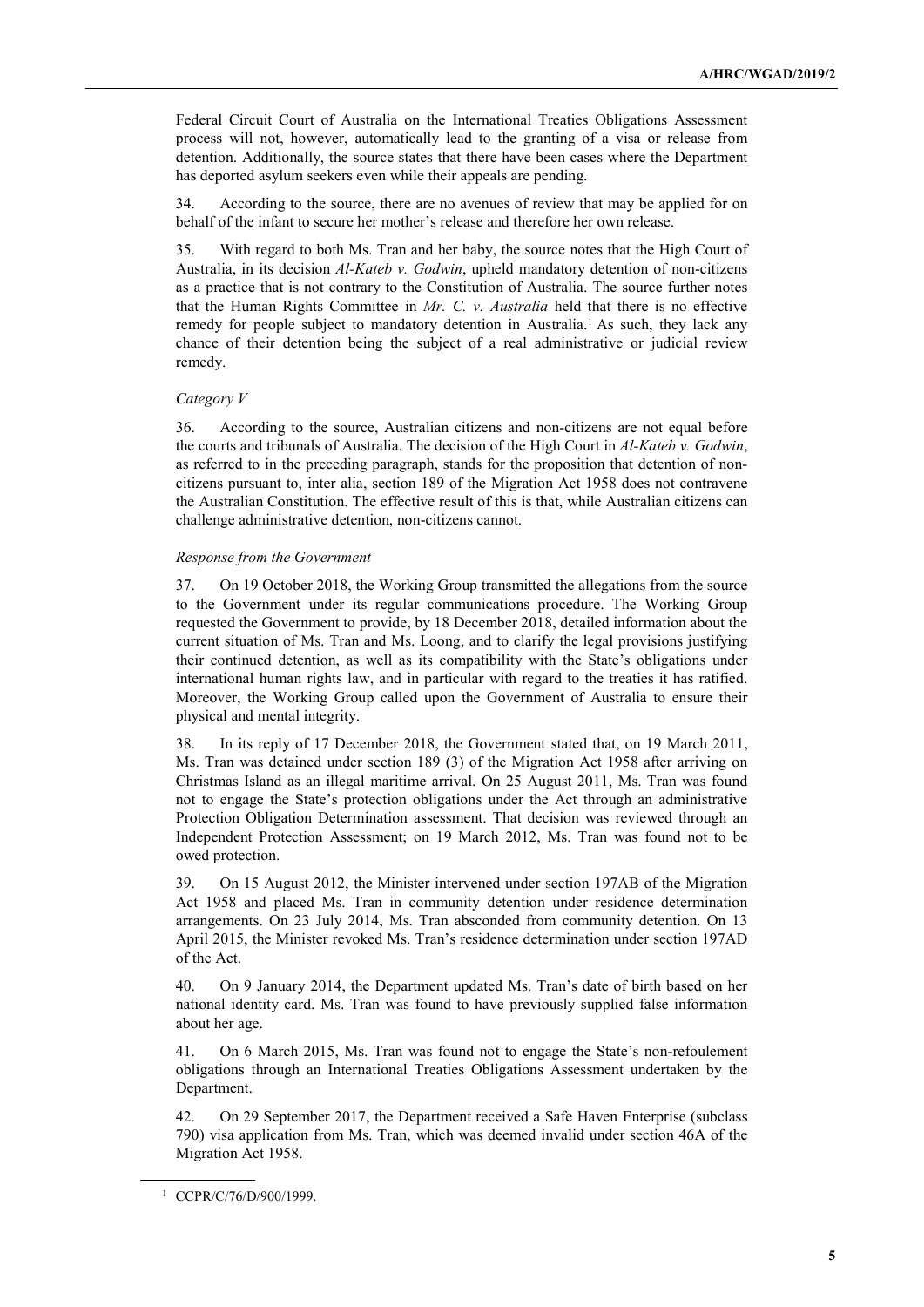43. On 9 November 2017, Ms. Tran was located and placed in an onshore immigration detention facility. Owing to her history of absconding and remaining unlawfully in the community for several years, she did not meet the section 197AB guidelines for referral to the Minister to consider the granting of a residence determination.

44. On 28 November 2017, the Department commenced removal planning for Ms. Tran as she had no applications before the Department. On 24 January 2018, the Department received a request for ministerial intervention. On 25 January 2018, the Department found that Ms. Tran's case did not meet the guidelines for referral under section 46A (2). On 28 January 2018, Ms. Tran's scheduled involuntary removal did not proceed due to changes in the assessment of her fitness to travel on the date of her removal.

45. On 28 January 2018, Ms. Tran sought judicial review of her negative International Treaties Obligations Assessment by the Federal Circuit Court of Australia.

46. On 1 February 2018, the Department amended its records from previous information supplied by Ms. Tran to reflect Ms. Tran's name as Thi Thu Huyen Tran, after sighting her Vietnamese travel document.

47. On 15 March 2018, Ms. Tran gave birth to Ms. Loong. As Ms. Loong is a noncitizen, she is taken to be the holder of the same temporary work (skilled) (subclass 457) visa as her father. Ms. Tran has signed a consent form for Ms. Loong to reside with her in the immigration detention facility as a guest.

48. On 3 May 2018, Ms. Tran was identified for a possible referral to the Minister under section 197AB of the Migration Act 1958 for consideration of a community detention placement. On 18 May 2018, the Department found Ms. Tran did not meet the section 197AB guidelines for referral. On 17 July 2018, Ms. Tran's case was deemed to not meet the guidelines for a referral to the Minister under 195A of the Act to consider granting a visa.

49. On 12 October 2018, the Federal Circuit Court of Australia dismissed Ms. Tran's application for review of her negative International Treaties Obligations Assessment.

50. On 24 October 2018, the Department received a further request for consideration against the Minister's section 195A guidelines from Ms. Tran's migration agent. The Department is reassessing Ms. Tran's case against the Minister's guidelines.

51. Ms. Tran is on an involuntary removal pathway. Although the Department has taken steps to expedite her removal, Ms. Tran has prolonged her detention by refusing to apply for citizenship for Ms. Loong and obtain a travel document, which would allow Ms. Tran to request that her daughter be removed with her under section 199.

52. According to the Government, the State's immigration status resolution practices ensure that any person who is detained understands the reason for their detention and the choices and pathways which may be available to them, including choosing to return to their country of origin or deciding whether to pursue legal remedies.

53. Ms. Tran has been supported by the International Health and Medical Services mental health team since returning to detention in November 2017. She has received extensive and ongoing postnatal care and advice both from its clinicians and the visiting midwife and maternal child health nurse. On 29 September 2018, Ms. Tran was reviewed by the International Health and Medical Services psychiatrist, who noted an impression of "adjustment stresses", but that she did not present as being clinically depressed.

54. In early April 2018, International Health and Medical Services clinicians noted that Ms. Tran was not eating adequately. They provided dietary supplements and discussed the case with the stakeholders. On 10 April 2018, Ms. Tran met with the site chef to discuss her dietary preferences. The clinicians continued to monitor Ms. Tran's intake and no further concerns regarding nutritional requirements were reported.

55. According to the Government, Ms. Tran's husband may have arrangements for leave without pay approved by his sponsoring employer, including paternity or parental leave. This would not be a breach of his visa conditions. In addition, he may place Ms. Loong in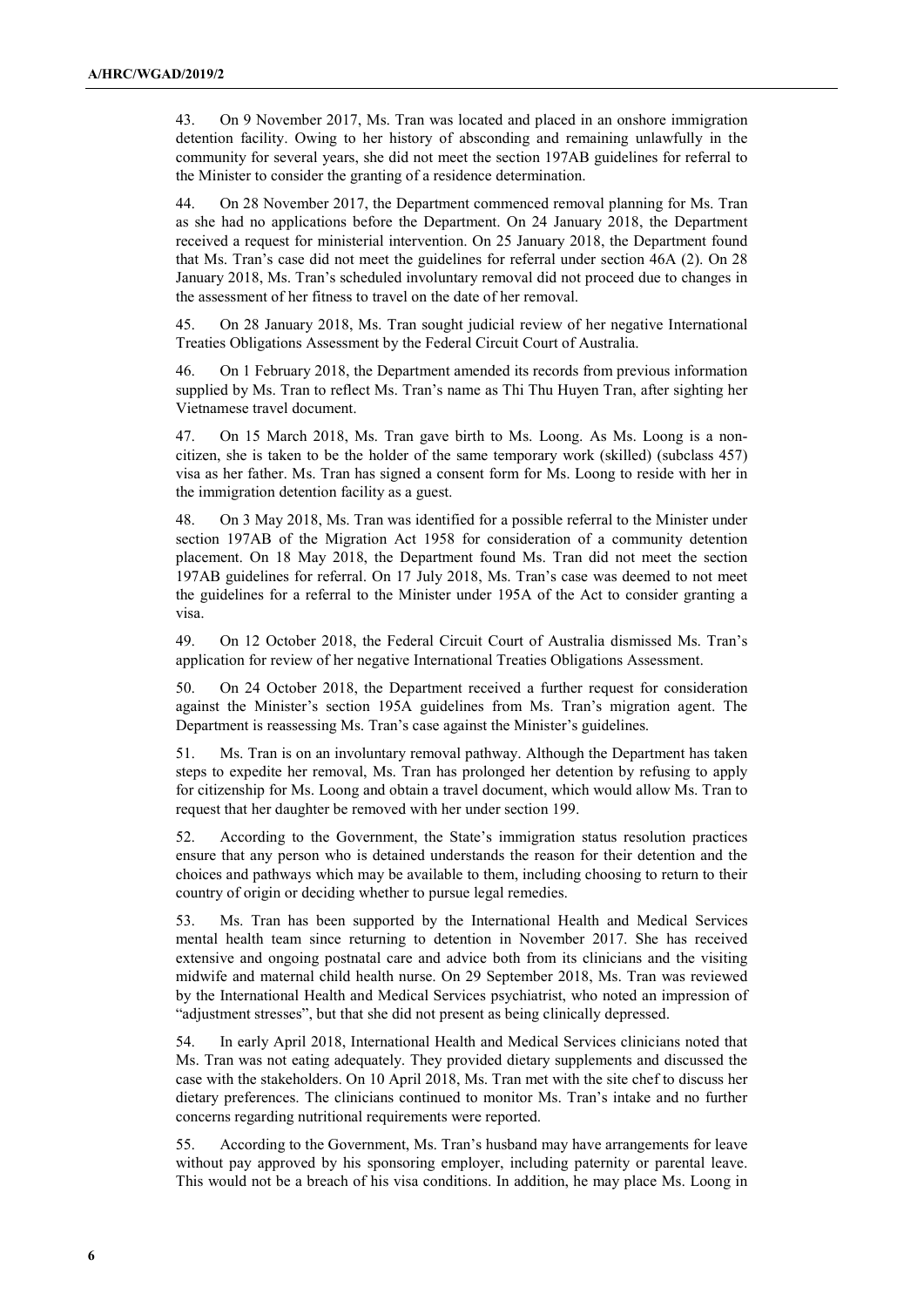childcare while he is at work. Furthermore, he may sponsor Ms. Tran as his dependent were she to depart Australia.

56. Ms. Tran consulted with her lawyer and husband before signing the consent form to allow Ms. Loong to reside with her. It is a matter for Ms. Tran and her husband to decide where Ms. Loong resides, and they may request that she depart detention at any time.

57. The Government notes that Ms. Loong is eligible to claim both Vietnamese and Mauritian citizenship. On 26 April 2018, Ms. Tran's migration agent reported that Ms. Loong would not be registered with the Vietnamese authorities to obtain identity documents, thereby prolonging their detention.

58. The Government reports that Ms. Loong is regularly visited by International Health and Medical Services primary health clinicians and a maternal and child health nurse. Ms. Loong is reviewed by a general practitioner and a paediatrician when needed. Ms. Loong is described in clinical records as a happy child who is meeting developmental milestones and is up to date with her immunizations.

59. The Government states that the State's universal visa system and mandatory detention policy require unlawful non-citizens to be detained until they are granted a visa or are removed from Australia. Where a person has exhausted all avenues to remain in Australia, they must depart. Non-citizens who do not depart may be detained and are subject to removal as soon as reasonably practicable. Detention under the Migration Act 1958 is administrative in nature and not for punitive purposes. The Government affirms that it is committed to ensuring that all persons in immigration detention are treated in a manner consistent with the State's international legal obligations.

60. According to the State's legislative framework, the length of immigration detention is not limited by a set time frame but is dependent on a number of factors, including identity determination, administrative appeals and the complexity of processing due to individual circumstances relating to health, character or security matters. Relevant assessments are completed as expeditiously as possible to facilitate the shortest possible time frame for detaining persons in immigration detention facilities.

61. The Government's position is that the immigration detention of an individual because the individual is an unlawful non-citizen is not arbitrary per se under international law. Continuing detention may become arbitrary after a certain period of time without proper justification. Held detention is the last resort for the management of unlawful noncitizens. Ms. Tran's decision to abscond from community detention and to remain unlawfully in the community precludes her eligibility for less restrictive forms of detention. Ms. Tran has also prolonged her detention by refusing to register her daughter with the Vietnamese authorities or deciding that Ms. Loong may reside with her father.

62. With regard to review mechanisms, the Government states that, on 6 August 2018, the Department submitted a report covering the previous 48 months to the Commonwealth Ombudsman in relation to Ms. Tran's ongoing detention. The Department provides the Ombudsman with a report for every person who has been in immigration detention for more than two years, and every six months thereafter. The Ombudsman will, as required, report to the Minister, providing an assessment of the appropriateness of the arrangements for the detention of the person concerned.

63. The Government states that Australian citizens and non-citizens are able to challenge the lawfulness of their detention before the Federal Court of the High Court of Australia. The basis on which a court may order release depends on the type of detention. Ms. Tran's detention has been reviewed under case management processes at meetings held by the Case Management and Detention Review Committee.

64. According to the Government, individuals may, pursuant to the Migration Act 1958, make a request to the Minister to exercise, in a range of circumstances, his personal discretionary and non-compellable powers to intervene in their case.

65. The Government states that the right to seek a remedy against an officer of the Commonwealth under the Constitution or in the Federal Court is available to Australian citizens and non-citizens alike. The decision in  $Al-Kateb$  v. Godwin does not alter a non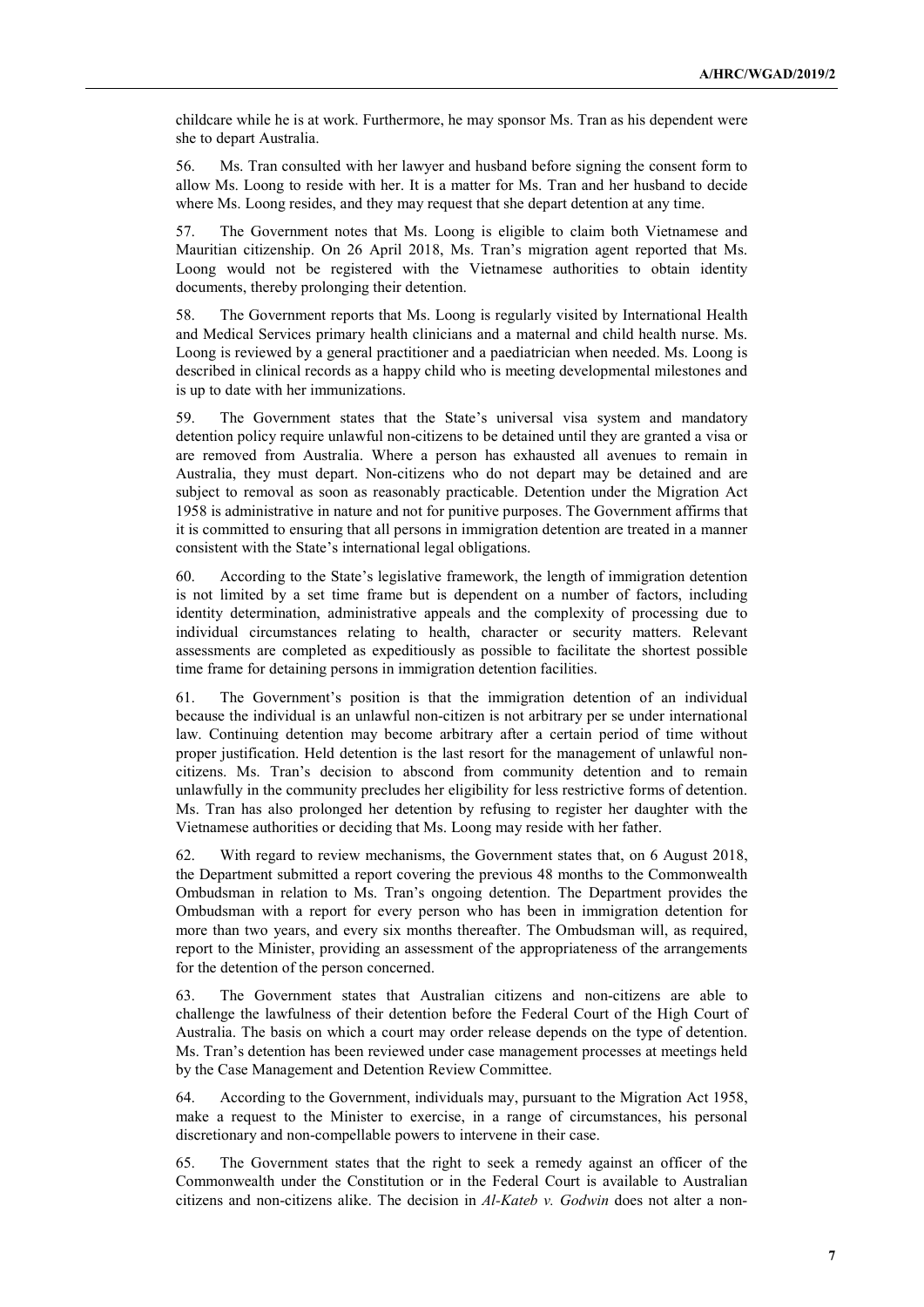citizen's ability to have access to and to use these provisions to challenge the lawfulness of their detention.

66. The Government states that, although the Universal Declaration of Human Rights is not legally binding, articles of the Declaration are reflected in international law, such as by being codified in other legally binding instruments as international law.

67. In response to the source's claims that Ms. Tran has been deprived of her liberty in contravention of article 26 of the Covenant because of the means by which she entered Australia, the Government states that she is detained as an unlawful non-citizen, as required by section 189 of the Migration Act 1958. Ms. Tran was previously placed in community detention under a residence determination; however, owing to her own actions, by absconding from community detention, she is no longer eligible for residence determination. She has been placed in the least restrictive form of detention available to her. Ms. Tran's protection claims have been assessed and she has no right to remain in Australia. Her ongoing detention is not the result of her mode of arrival, but rather her actions to delay removal by not registering her daughter with the Vietnamese authorities or deciding to allow Ms. Loong to reside with her father.

68. With regard to the source's claim that Ms. Loong has been deprived of her liberty, the Government states that Ms. Loong's residence in an immigration detention facility is not the actions of the Government but a decision made by her parents, which may be withdrawn at any time.

69. It is a matter for the Government to determine who may enter its territory and under what conditions, including by requiring that a non-citizen hold a visa in order to lawfully enter and remain in Australia and that, in the circumstance that a visa is not held, a noncitizen is subject to immigration detention.

70. In conclusion, the Government recalls that the State remains committed to an effective and robust international protection programme, premised on the fundamental obligation of non-refoulement. The Government reiterates that it has a long-standing commitment to cooperating with the United Nations, and that it has a strong human rights record.

# Further comments from the source

71. The Government's reply was transmitted to the source for further comments on 26 December 2018, which were submitted on 9 January 2019.

72. The source notes the failure of the Government to comply with the Working Group's seven previous opinions on the matter of immigration detention.

73. The source is concerned that the Government's reply attributes the cause for the ongoing detention to Ms. Tran and her partner. The source indicates that, although Ms. Tran signed a consent form for Ms. Loong to remain in detention with her as a guest, she faced the impossible choice of being separated from her newborn or bringing her into the detention environment. It would be unreasonable to expect her partner, who is also financially responsible for his mother, to request leave without pay in order to care for his daughter. The Government's reply focuses on the fact that Ms. Tran absconded from her placement in residence detention, but has failed to consider how her circumstances have changed dramatically, given her relationship with her partner and the birth of Ms. Loong. Furthermore, the Government focuses on the fact that Ms. Tran has not applied for a Vietnamese passport for Ms. Loong. In this way, it fails to consider that Ms. Tran fears harm if she and Ms. Loong were to return to Viet Nam or that any deportation of the mother-daughter pair would separate them from Ms. Tran's partner and the father of Ms. Loong.

74. The source states that Ms. Tran's ongoing detention, and by association Ms. Loong's, is mandated by the Migration Act 1958 due to her mode of arrival by boat, not as a result of any action or inaction by her. Therefore, the Act makes the administrative detention of unlawful non-citizens mandatory; it is a first resort rather than a last resort. Furthermore, although Ms. Tran may raise a habeas corpus challenge, her detention is lawful under current Australian legislation, a fact that has been criticized previously by the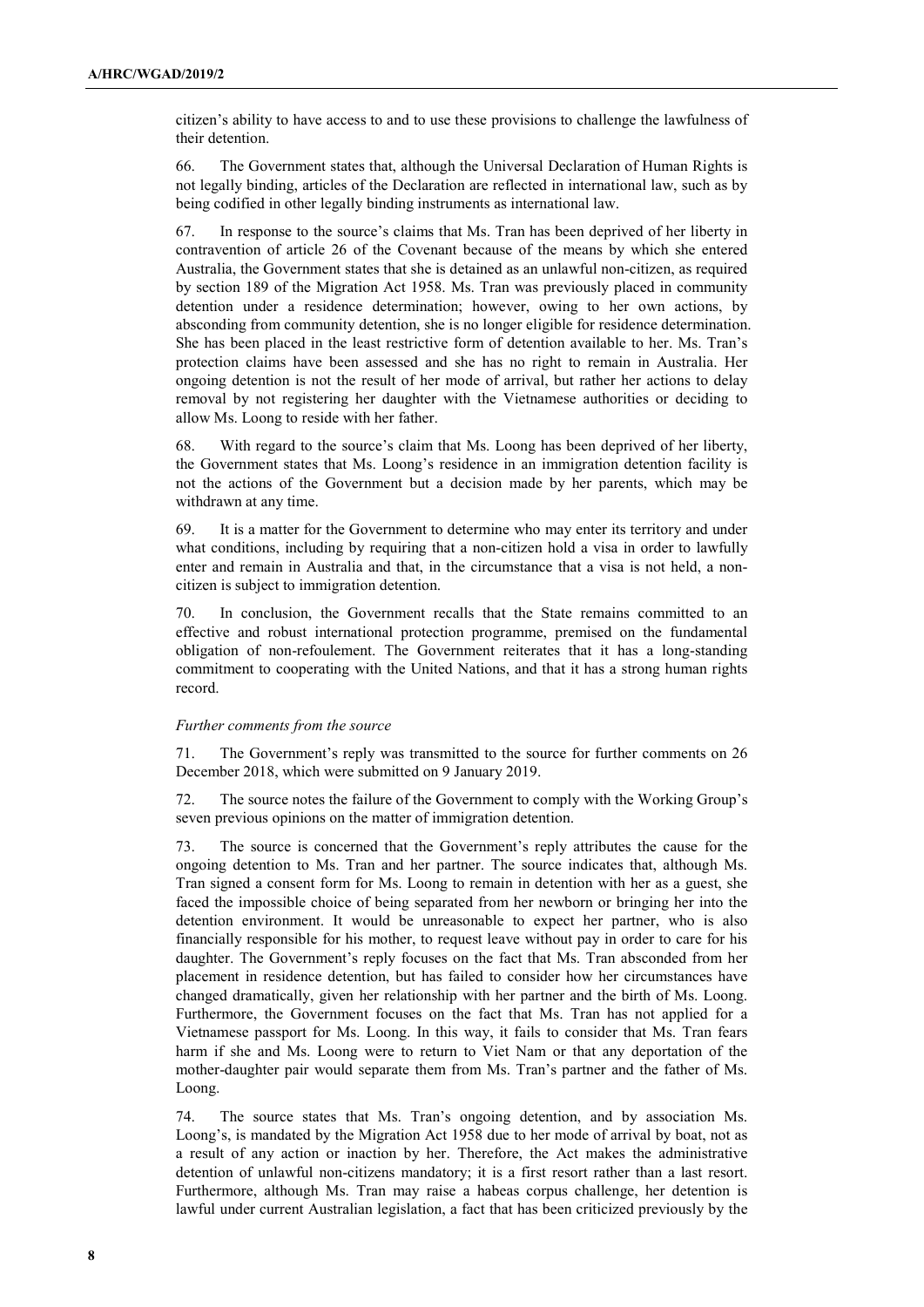Working Group. Moreover, the Case Management and Detention Review Committee is not a judicial body, nor is it independent. The fact of the detention itself is the primary concern in the present case, and there is no compelling reason why Australian policy cannot be applied flexibly to allow Ms. Tran and Ms. Loong to reside in the community.

75. The source makes a humanitarian appeal, pointing to the fact that Ms. Loong is 10 months old and has spent her entire life in detention. Raising children in detention centres has been shown to lead to developmental and psychosocial issues. The quality of the medical care provided to Ms. Tran and Ms. Loong remains disputed. Moreover, their presence in a detention centre environment is the cause of many of the medical issues afflicting them; if they were released into the community, these issues would likely fall away. Furthermore, the source states that every State Member of the United Nations is required to comply with the Charter of the United Nations, the principles of which are reflected in the Universal Declaration of Human Rights.

# Discussion

76. The Working Group thanks the source and the Government for their submissions, and appreciates the cooperation and engagement of both parties in this matter. The Working Group shall proceed to examine the allegations made by the source in relation to each of the applicants.

# Situation of Ms. Huyen Thu Thi Tran

77. The source has submitted that the detention of Ms. Tran is arbitrary and falls under categories II, IV and V of the Working Group. While not addressing the categories as employed by the Working Group specifically, the Government of Australia rejects these submissions. The Working Group will examine these in turn.

78. The Working Group observes that it is not disputed that Ms. Tran arrived on Christmas Island, Australia on 19 March 2011 and was detained. The Government only explains that this detention was in accordance with section 189 (3) of the Migration Act 1958, as she was an illegal maritime arrival. Notably, the Working Group observes that the Government failed to provide any further reasons for Ms. Tran's detention. She remained detained until 15 August 2012, when she was placed in community detention under residence determination agreements. The Working Group notes that the source has specified that this is still considered to be detention under Australian law, an argument that the Government has chosen not to respond to.

79. The Working Group regrets that it must, once again, as it has done in a number of cases concerning Australian immigration detention,<sup>2</sup> emphasize that deprivation of liberty in the immigration context must be a measure of last resort, and that alternatives to detention must be sought in order to meet the requirement of proportionality (A/HRC/10/21, para. 67).<sup>3</sup> Moreover, as the Human Rights Committee argued in its general comment No. 35 (2014) on liberty and security of person, asylum seekers who unlawfully enter a State party's territory may be detained for a brief initial period in order to document their entry, record their claims and determine their identity, if it is in doubt. To detain them further while their claims are being resolved would be arbitrary in the absence of a particular reason specific to the individual, such as an individualized likelihood of absconding, a danger of crimes against others or a risk of acts against national security.

80. In the present case, the Working Group notes that Ms. Tran was simply detained upon arrival and she remained detained until 15 August 2012. This is a period of 17 months, which cannot be described as a "brief initial period", to use the language of the Human Rights Committee. The Government has presented no explanation of the reasons that warranted the detention of Ms. Tran except for citing section 189 (3) of the Migration Act 1958. The Working Group therefore concludes that there was no other reason for detention

<sup>2</sup> See opinions No. 28/2017, No. 42/2017, No. 71/2017, No. 20/2018, No. 21/2018, No. 50/2018, No. 74/2018 and No. 1/2019.

<sup>3</sup> See also A/HRC/39/45, annex, paras. 12 and 16.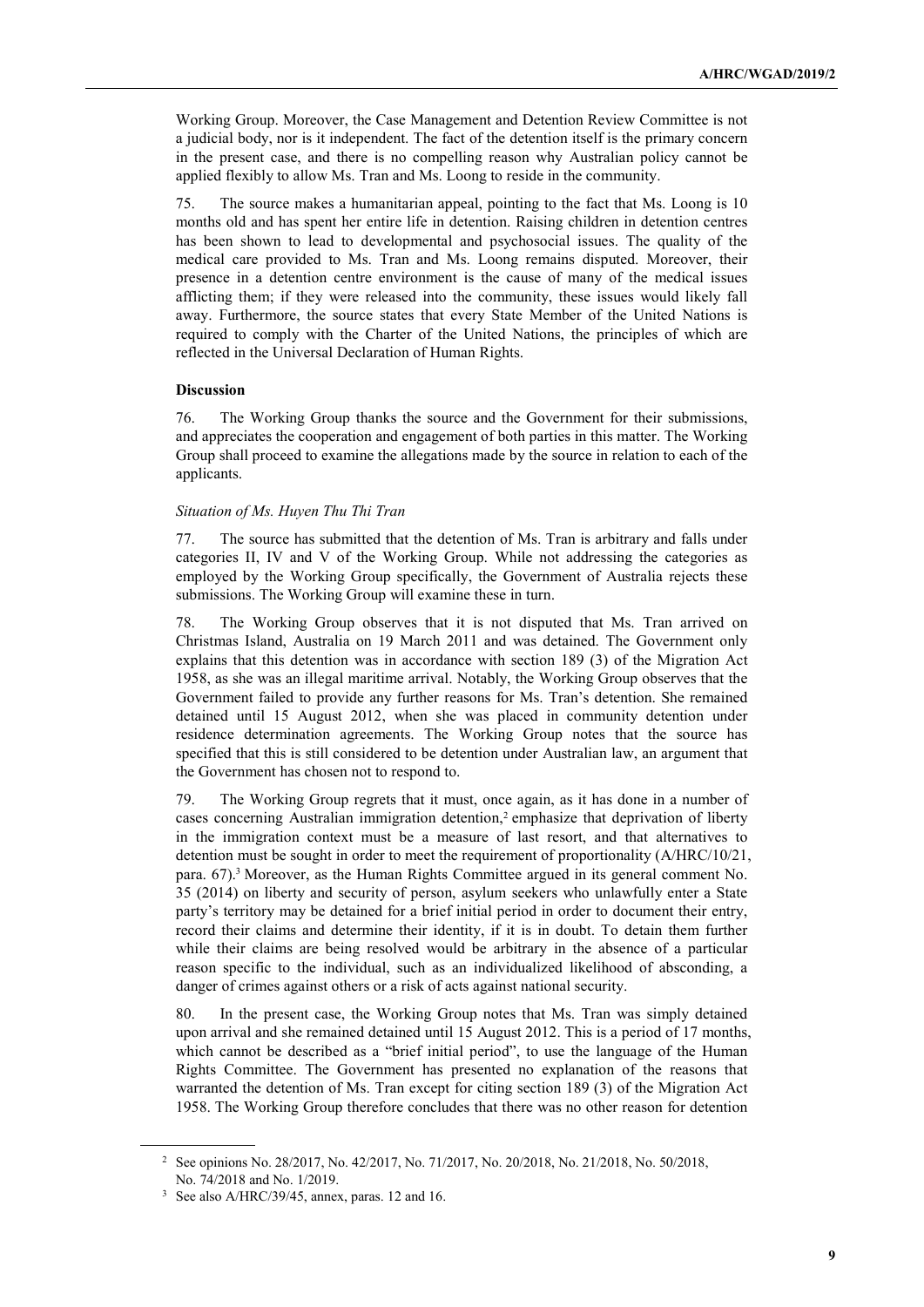than the fact that Ms. Tran was an asylum seeker and therefore subject to the automatic immigration detention policy of Australia. In other words, Ms. Tran was detained for having exercised her legitimate rights under article 14 of the Universal Declaration of Human Rights. This in turn renders the initial detention of Ms. Tran from the time of her arrival on 19 March 2011 until her release in community detention on 15 August 2012 arbitrary, falling under category II.

81. The Working Group notes that the source has also argued that the placement of Ms. Tran in community detention under residence determination agreements was in fact continued detention of Ms. Tran. The Working Group notes that the source has provided no further explanation why these arrangements should be considered detention, except for citing that these are classed as "detention" under the Migration Act 1958. The Working Group observes that the Government has not responded to this point.

82. The Working Group observes that the Australian Human Rights Commission has described the community detention as measure alternative to detention and in the following manner:

 People in community detention are generally not under physical supervision, and can move about in the community. However, there are conditions attached to their residence determination, which can include requirements such as reporting to authorities on a regular basis, and sleeping at a particular residence every night.<sup>4</sup>

83. The Working Group has consistently held that deprivation of liberty is not only a question of legal definition, but also of fact. If the person concerned is not at liberty to leave a place of detention, then all the appropriate safeguards that are in place to guard against arbitrary detention must be respected (A/HRC/36/37, para. 56). Therefore, the Working Group is unable to agree with the source that just because Australian national legislation considers community detention to be "detention", so should the Working Group.

84. The Working Group maintains that house arrest amounts to a deprivation of liberty, provided that it is carried out in closed premises that the person is not allowed to leave.<sup>5</sup> In determining whether this is the case, the Working Group considers whether there are limitations on the person's physical movements, on receiving visits from others or on various means of communication, as well as the level of security around the place where the person is allegedly detained.<sup>6</sup>

85. In the present case, noting the description provided by the Australian Human Rights Commission, the Working Group observes that people in community detention (a) are not under physical supervision; (b) are free to move around in the community; (c) may be required to report at regular intervals; and (d) may be required to sleep in a particular residence.

86. In the specific circumstances of the present case, while the reporting and other conditions that were likely imposed on Ms. Tran appear restrictive, the conditions of akin to house arrest are not met. Ms. Tran was not detained in closed premises that she was prevented from leaving. Therefore, on the basis of this description and in the absence of any further explanation from the source, the Working Group is unable to agree that Ms. Tran's placement in community detention amounted to detention in this case. In the view of the

<sup>4</sup> See www.humanrights.gov.au/alternatives-detention. See also Australian Human Rights Commission, Inspection of Melbourne Immigration Transit Accommodation: Report. 9–10 March 2017 (available from www.humanrights.gov.au/our-work/asylum-seekers-and-refugees/publications/inspectionmelbourne-immigration-transit), p. 26.

<sup>5</sup> See for example opinions No. 13/2007 and No. 37/2018. See also E/CN.4/1993/24, para. 20, deliberation No. 1 on house arrest.

<sup>6</sup> See for example opinion No. 16/2011, para. 7, describing how an individual under house arrest could not meet with foreign diplomats, journalists or other visitors at her apartment, and her mobile telephone and the Internet connections were cut off. She was not allowed to leave her apartment, except on short approved trips and under police escort, and the entrance to the compound was guarded by security agents. See also opinions No. 21/1992, No. 41/1993, No. 4/2001, No. 11/2001, No. 11/2005, No. 18/2005, No. 47/2006, No. 12/2010, No. 30/2012, and No. 39/2013.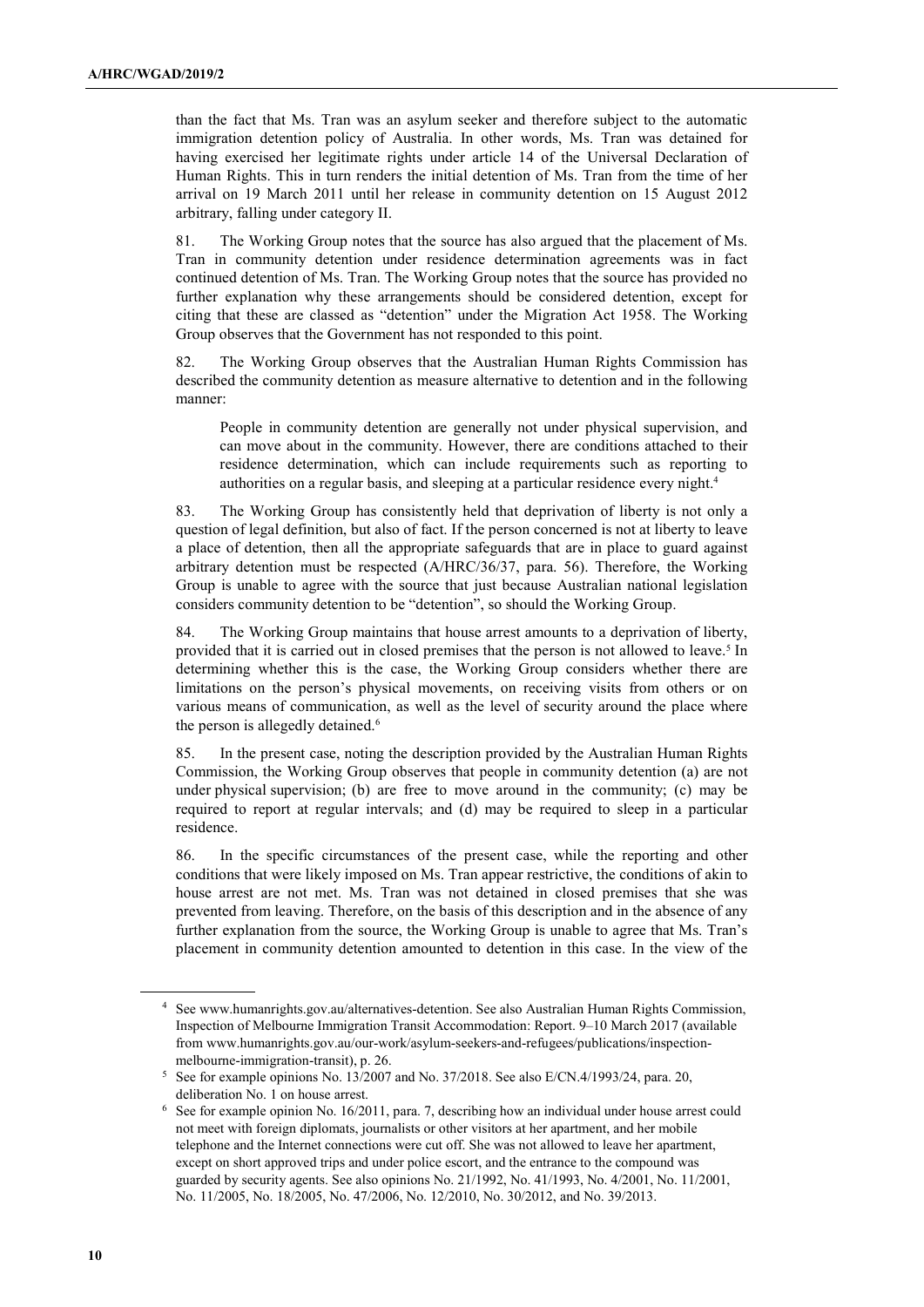Working Group, Ms. Tran's personal liberty was only restricted and, as such, the community detention was a measure alternative to being in a closed immigration detention facility. The Working Group therefore concludes that Ms. Tran was not detained from 15 August 2012 until she was arrested 9 November 2017 for absconding from the community placement.

87. The Working Group accepts that Ms. Tran was arrested on 9 November 2017 and accepts that the Government may have had a legitimate reason for this arrest, given that Ms. Tran had absconded some five years earlier from the community detention arrangements.<sup>7</sup> The Working Group notes, however, that since the arrest, Ms. Tran has been detained due to her migration status, and therefore all the safeguards that are in place to guard against arbitrary detention must be observed.

88. The Working Group notes that Ms. Tran has now been in detention for 17 months since she was rearrested. During this time, the authorities attempted to deport Ms. Tran, who was then heavily pregnant and, owing to her health, not able to fly. She thus remains in a closed detention facility, where her child was born on 15 March 2018. The Working Group notes that, on 26 March 2018, Ms. Tran and her newborn child were moved to Broadmeadows Residential Precinct, which is part of the same detention facility, the Melbourne Immigration Transit Accommodation, where they both remain.

89. The Working Group further observes that the Government has not been able to identify a solution for the case of Ms. Tran. Instead, the Government appears to be apportioning blame to Ms. Tran, arguing that if she applies for nationality for her child on the basis of her own Vietnamese nationality or on the basis of the Mauritian nationality of the child's father, she could then request that she and her child be removed from Australia, thus ending their detention.

90. The Working Group cannot help but highlight the vicious circle that this proposed course of action would put in motion; if Ms. Tran does not wish or fails to apply for either of these nationalities for her child or her application is rejected, she and her child would remain in detention indefinitely. The Working Group cannot accept this as a legitimate outcome, and reminds the Australian authorities that the onus is on the detaining authority to ensure that every instance of detention complies with international human rights law.

91. The Working Group agrees with the argument presented by the Government in relation to article 26. It wishes to recall, however, that the Human Rights Committee, in its general comment No. 15 (1986) on the position of aliens under the Covenant, quoted by the Government, also makes it clear that aliens receive the benefit of the general requirement of non-discrimination in respect of the rights guaranteed in the International Covenant on Civil and Political Rights, as provided for in article 2 thereof. Aliens have the full right to liberty and security of the person.

92. Ms. Tran is therefore entitled to the right to liberty and security of person as guaranteed in article 9 of the Covenant; and when guaranteeing this right to her, Australia must ensure that this is done without distinction of any kind, as required under article 2 of the Covenant. In the present case, Ms. Tran's de facto indefinite detention due to her immigration status runs counter to article 2, in conjunction with article 9, of the Covenant. The Working Group therefore considers also that Ms. Tran's detention since her arrest on 9 November 2017 is arbitrary and falls under category II.

93. The source has further argued that Ms. Tran, as an asylum seeker, who is subject to prolonged administrative custody, has not been guaranteed the possibility of administrative or judicial review or remedy. This, according to the source, means that her detention is arbitrary and falls under category IV. The Government rejects these allegations and argues that the Case Management and Detention Review Committee has reviewed the case of Ms. Tran on a number of occasions, always concluding that the detention remains appropriate and lawful. The source has argued that the significant changes in Ms. Tran's circumstances, namely that she is now married to a legal resident of Australia and is now a mother of a

<sup>7</sup> See opinion No. 7/2019, para. 62.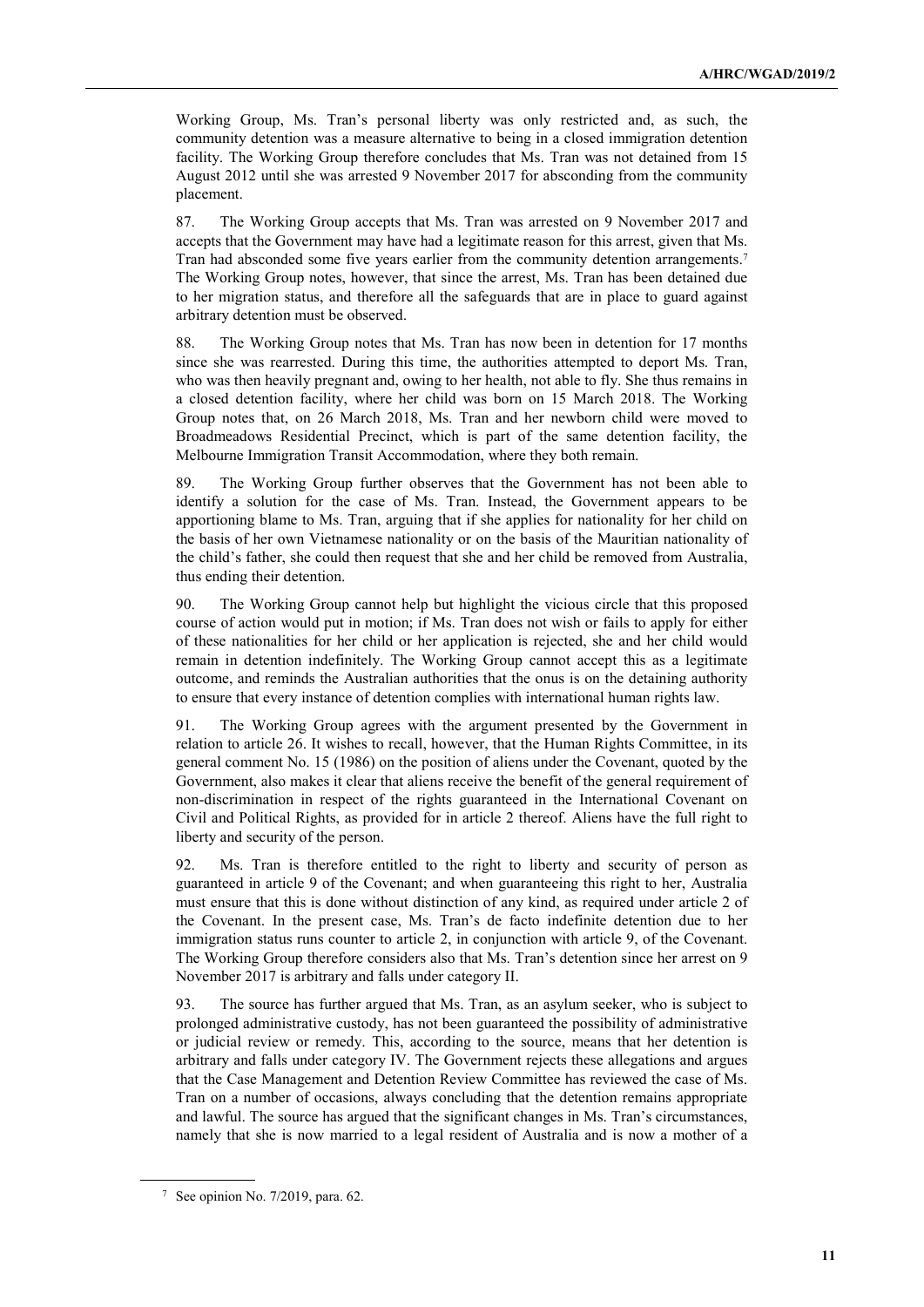newborn child, have been disregarded. The source has argued that alternatives to detention should have been applied to Ms. Tran.

94. The Working Group recalls that, according to the United Nations Basic Principles and Guidelines on Remedies and Procedures on the Right of Anyone Deprived of Their Liberty to Bring Proceedings Before a Court, the right to challenge the lawfulness of detention before a court is a self-standing human right, which is essential to preserve legality in a democratic society (A/HRC/30/37, paras. 2–3). That right, which in fact constitutes a peremptory norm of international law, applies to all forms of deprivation of liberty (ibid., para. 11) and applies to all situations of deprivation of liberty, including not only to detention for purposes of criminal proceedings but also to situations of detention under administrative and other fields of law, including military detention, security detention, detention under counter-terrorism measures, involuntary confinement in medical or psychiatric facilities and migration detention (ibid., para. 47 (a)). Moreover, it applies irrespective of the place of detention or the legal terminology used in the legislation, and any form of deprivation of liberty on any ground must be subject to effective oversight and control by the judiciary (ibid., para. 47 (b)).

95. The Working Group emphasizes that, although there have been numerous reviews by the Case Management and Detention Review Committee, as the Working Group has already clearly stated in its previous opinions,<sup>8</sup> this Committee is not a judicial body as required by article 9 (4) of the Covenant. The Working Group observes the repeated failure by the Government to explain how the reviews carried out by the Committee satisfy the guarantees encapsulated in the right to challenge the legality of detention enshrined in article 9 of the Covenant.<sup>9</sup> The Working Group therefore finds that Ms. Tran's right to challenge the legality of her detention before a judicial body, the right enshrined in article 9 (4) of the Covenant, has been violated. In making this finding, the Working Group also recalls the numerous findings by the Human Rights Committee where the application of mandatory immigration detention in Australia and the impossibility of challenging such detention has been found to be in breach of article 9 of the Covenant.<sup>10</sup>

96. Moreover, the Working Group has already examined the fact that, at the moment, the detention of Ms. Tran appears to be indefinite, which is contrary to the obligation that Australia has undertaken under international law and article 9 of the Covenant in particular. The Working Group therefore concludes that Ms. Tran has been denied the right to challenge the continued legality of her detention, in breach of article 9 of the Covenant, and that her detention is therefore arbitrary, falling under category IV.

97. Furthermore, the source submits that Ms. Tran's detention falls under category V, as Australian citizens and non-citizens are not equal before the courts and tribunals of Australia owing to the effective result of the decision of the High Court in  $Al-Kateb$  v. Godwin. According to that decision, while Australian citizens may challenge administrative detention, non-citizens may not. The Government denies those allegations, arguing that, in the cited case, the High Court held that the provisions of the Migration Act 1958 requiring detention of non-citizens until they are removed, deported or granted a visa, even if removal were not reasonably practicable in the foreseeable future, were valid.

98. The Working Group is puzzled by the explanation provided again by the Government in relation to the High Court's decision in that case,<sup>11</sup> as it only confirms that the High Court affirmed the legality of the detention of non-citizens until they are removed,

<sup>8</sup> See opinions No. 20/2018, para. 61, No. 50/2018, para. 77, and No. 74/2018, para. 112.

<sup>9</sup> Ibid.

<sup>&</sup>lt;sup>10</sup> See C. v. Australia (CCPR/C/76/D/900/1990), Baban et al. v. Australia (CCPR/C/78/D/1014/2001), Shafiq v. Australia (CCPR/C/88/D/1324/2004), Shams et al. v. Australia (CCPR/C/90/D/1255,1256,1259, 1260,1266,1268,1270 and 1288/2004), Bakhtiyari v. Australia (CCPR/C/79/D/1069/2002), D and E, and their two children v. Australia (CCPR/C/87/D/1050/2002), Nasir v. Australia (CCPR/C/116/D/2229/2012) and F.J. et al. v. Australia (CCPR/C/116/D/2233/2013).

<sup>11</sup> See opinions No. 21/2018, para. 79, No. 50/2018, para. 81, No. 74/2018, para. 117 and 1/2019, para. 88.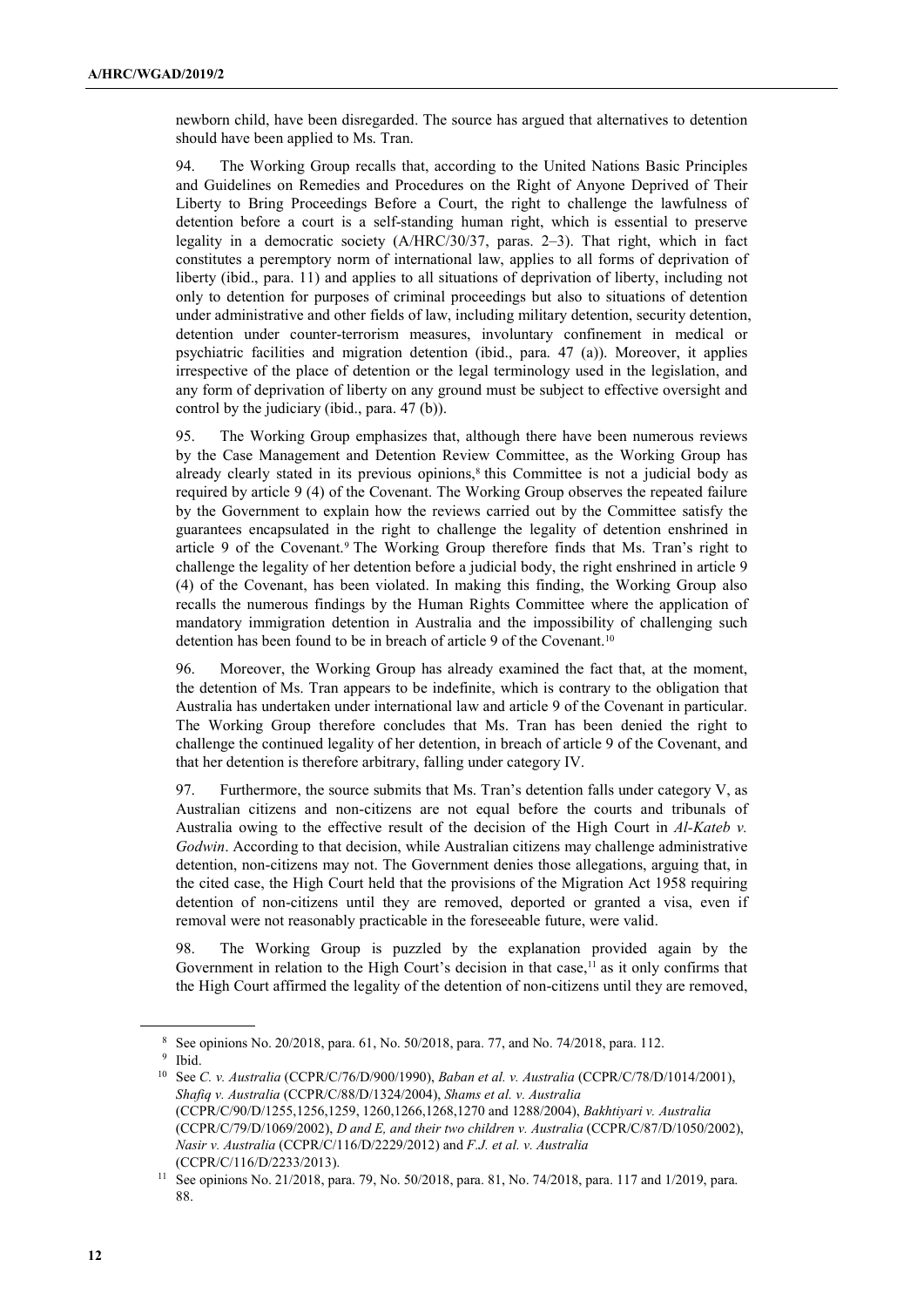deported or granted a visa, even if removal were not reasonably practicable in the foreseeable future. In other words, the Government has actually failed to explain how such non-citizens can challenge their continued detention after that decision.

99. The Working Group notes the numerous findings by the Human Rights Committee (see para. 95 above), and also notes that the effect of the decision of the High Court of Australia in the above-mentioned case is such that non-citizens have no effective remedy against their continued administrative detention.

100. In that respect, the Working Group specifically notes the jurisprudence of the Human Rights Committee, in which it examined the implications of the High Court's judgment in the case of Al-Kateb v. Godwin and concluded that the effect of that judgment was such that there was no effective remedy to challenge the legality of continued administrative detention.<sup>12</sup>

101. In the past, the Working Group has concurred with the views of the Human Rights Committee on this matter,<sup>13</sup> and this remains the position of the Working Group in the present case. The Working Group emphasizes that this situation is discriminatory and contrary to articles 16 and 26 of the Covenant. It therefore concludes that the detention of Ms. Tran is arbitrary, falling under category V.

# Situation of Isabella Lee Pin Loong

102. The Working Group notes that Ms. Loong is the infant child born on 15 March 2018 while Ms. Tran was detained in the Melbourne Immigration Transit Accommodation. Given that her mother had signed a request to allow Ms. Loong to stay as a "guest" with her, Ms. Loong has lived with her mother in the same detention facility since birth.

103. The source submits that, since Ms. Loong is detained because of the migratory status of her mother, her detention is arbitrary and falls under category II. The Government denies this, arguing that Ms. Loong is not detained and is in fact free to leave to live with her father.

104. As a preliminary issue, the Working Group must address the current situation of Ms. Loong. According to the source, she is detained together with her mother. The Government disputes that Ms. Loong could be considered "detained" since her mother, Ms. Tran, who is detained, signed a document requesting permission for her then unborn child to reside with her in the Broadmeadows Residential Precinct, part of the Melbourne Immigration Transit Accommodation, as a guest after her birth. The Government argues that it is therefore wrong to qualify the situation of Ms. Loong as detention since her parents can withdraw the request to stay as a guest at any time, and she can stay with her father, who has a valid visa and is not detained.

105. In the view of the Working Group, the situation of Ms. Loong undoubtedly qualifies as detention. The argument presented by the Government that Ms. Loong is not detained because Ms. Tran requested that her child be allowed to stay in the detention facility as a guest simply cannot be accepted, as Ms. Tran clearly had little choice in the matter if she was to see her newborn baby and look after her. In this regard, the Working Group recalls the concluding observations of the Committee against Torture in relation to another State that also employed the practice of "housing" children in immigration detention as their parents' "guests" (CAT/C/CAN/CO/7, paras. 34–35). This practice was rejected by the Committee and the State in question was required to ensure that children would not be thus detained due to the migratory status of their parents.

106. The requirement for Ms. Tran to sign the request to allow her child to remain with her as a "guest" in the detention facility was nothing more than an attempt by the authorities to circumvent the prohibition of detention of children in the context of migration. The Working Group cannot accept this as legitimate. It therefore concludes that both Ms.

<sup>&</sup>lt;sup>12</sup> See *F.J. et al. v. Australia* (CCPR/C/116/D/2233/2013), para. 9.3.

<sup>13</sup> See opinions No. 28/2017, No. 42/2017, No. 71/2017, No. 20/2018, No. 21/2018, No. 50/2018, No. 74/2018 and No. 1/2019.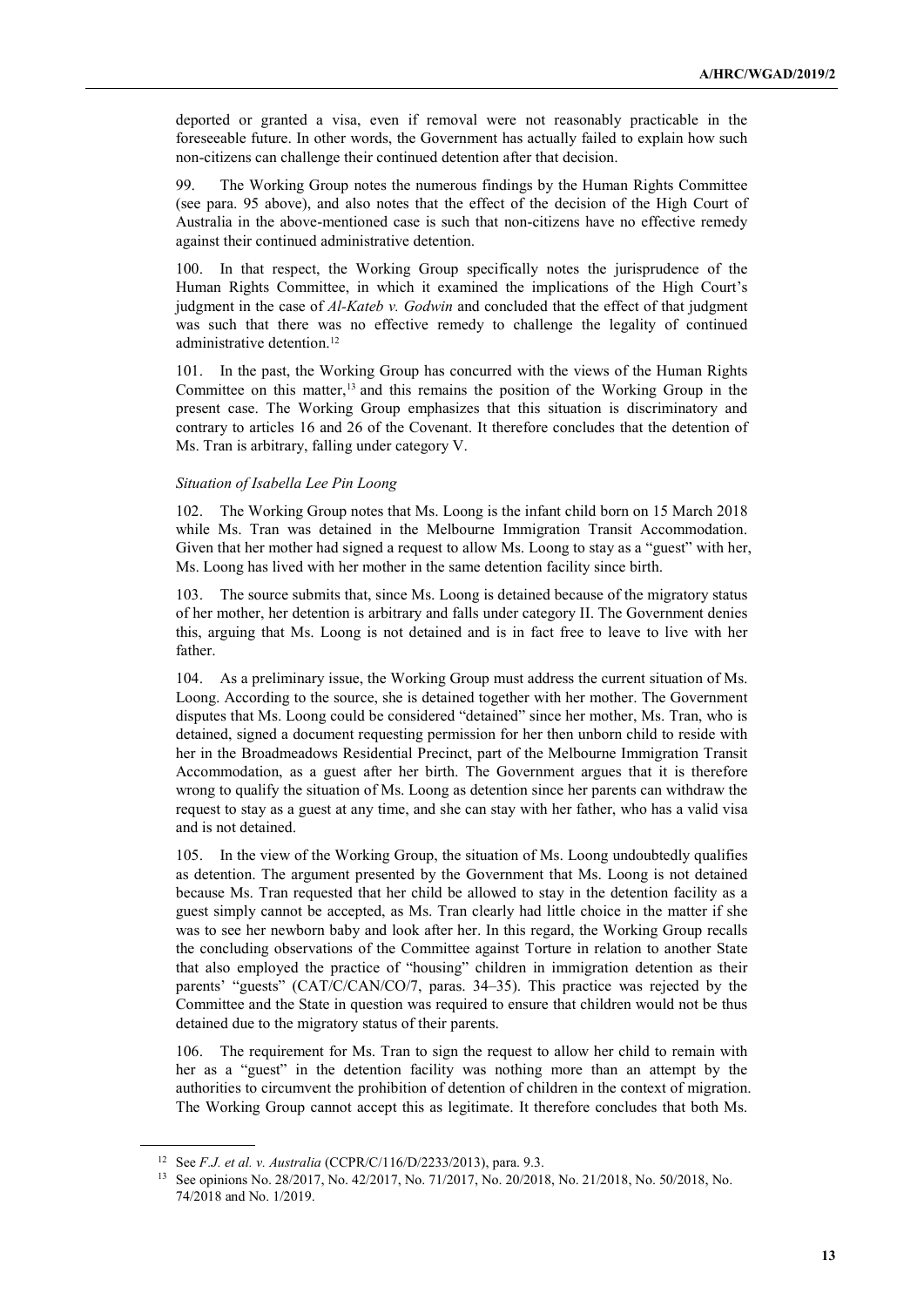Tran and Ms. Loong are currently detained in the Broadmeadows Residential Precinct, part of the Melbourne Immigration Transit Accommodation.

107. Moreover, the Working Group observes that the situation of Ms. Loong remaining in the Melbourne Immigration Transit Accommodation has never been duly authorized by any judicial authority in Australia. In fact, the only document explaining why Ms. Loong has been in the facility since her birth is the request made by her mother. This is incompatible with article 9 of the Covenant, given that such a request cannot be deemed to be an appropriate legal basis for deprivation of liberty.

108. The detention of Ms. Loong has not been reviewed by a judicial body as required by article 9 (4) of the Covenant, which would have had to assess whether the best interests of Ms. Loong are being served by being detained. In this regard, the Working Group specifically refers to joint general comment No. 3 (2017) of the Committee on the Protection of the Rights of All Migrant Workers and Members of Their Families and No. 22 (2017) of the Committee on the Rights of the Child on the general principles regarding the human rights of children in the context of international migration, which states that, recognizing that the best interests of the child – once assessed and determined – might be in conflict with other interests or rights (for example, of other children, the public and parents) and that potential conflicts have to be resolved on a case-by-case basis, carefully balancing the interests of all parties and finding a suitable compromise, the Committee on the Rights of the Child stresses in paragraph 39 of its general comment No. 14 (2013) on the right of the child to have his or her best interests taken as a primary consideration that the right of the child to have his or her best interests taken as a primary consideration means that the child's interests have high priority and are not just one of several considerations. Therefore, a larger weight must be attached to what serves the child best.

109. In the present case, the Working Group observes that no judicial body has ever examined the detention of Ms. Loong while taking into account her best interests as the primary consideration. If such an examination were to be made, it would have to take note of the clear position of the Working Group expressed in its revised deliberation No. 5, namely that detaining children because of their parents' migration status will always violate the principle of the best interests of the child, and constitutes a violation of the rights of the child (A/HRC/39/45, annex, para. 32).14 Noting that children must not be separated from their parents and/or legal guardians, the Working Group has always held the view that the detention of children whose parents are detained cannot be justified on the basis of maintaining the family unit, and that alternatives to detention must be applied to the entire family instead (ibid.).<sup>15</sup> Consequently, since remaining with her mother and not being detained is clearly in the best interests of Ms. Loong, her mother's detention status should not have been allowed to dictate her detention, while alternatives to detention should have been applied to both Ms. Loong and Ms. Tran.

110. Moreover, the Working Group recalls that, just like her mother, Ms. Loong is being subjected to indefinite detention. In this regard, the Working Group refers to its consideration of the issue (see paras. 89–90 and 96 above).

111. The Working Group therefore concludes that the detention of Ms. Loong since birth is arbitrary, as it lacks legal basis and therefore falls under category I. In accordance with paragraph 33 (a) of its methods of work, the Working Group refers the present case to the Special Rapporteur on the human rights of migrants for appropriate action.

# Migration Act 1958

112. The Working Group observes that the present case is the latest in the number of cases from Australia that have come before the Working Group since 2017 and all concerning the same issue, namely the mandatory immigration detention in Australia

<sup>14</sup> See also A/HRC/10/21, para. 60 and A/HRC/30/37, para. 46.

<sup>15</sup> See also A/HRC/36/37/Add.2, paras. 43 and 92 (j).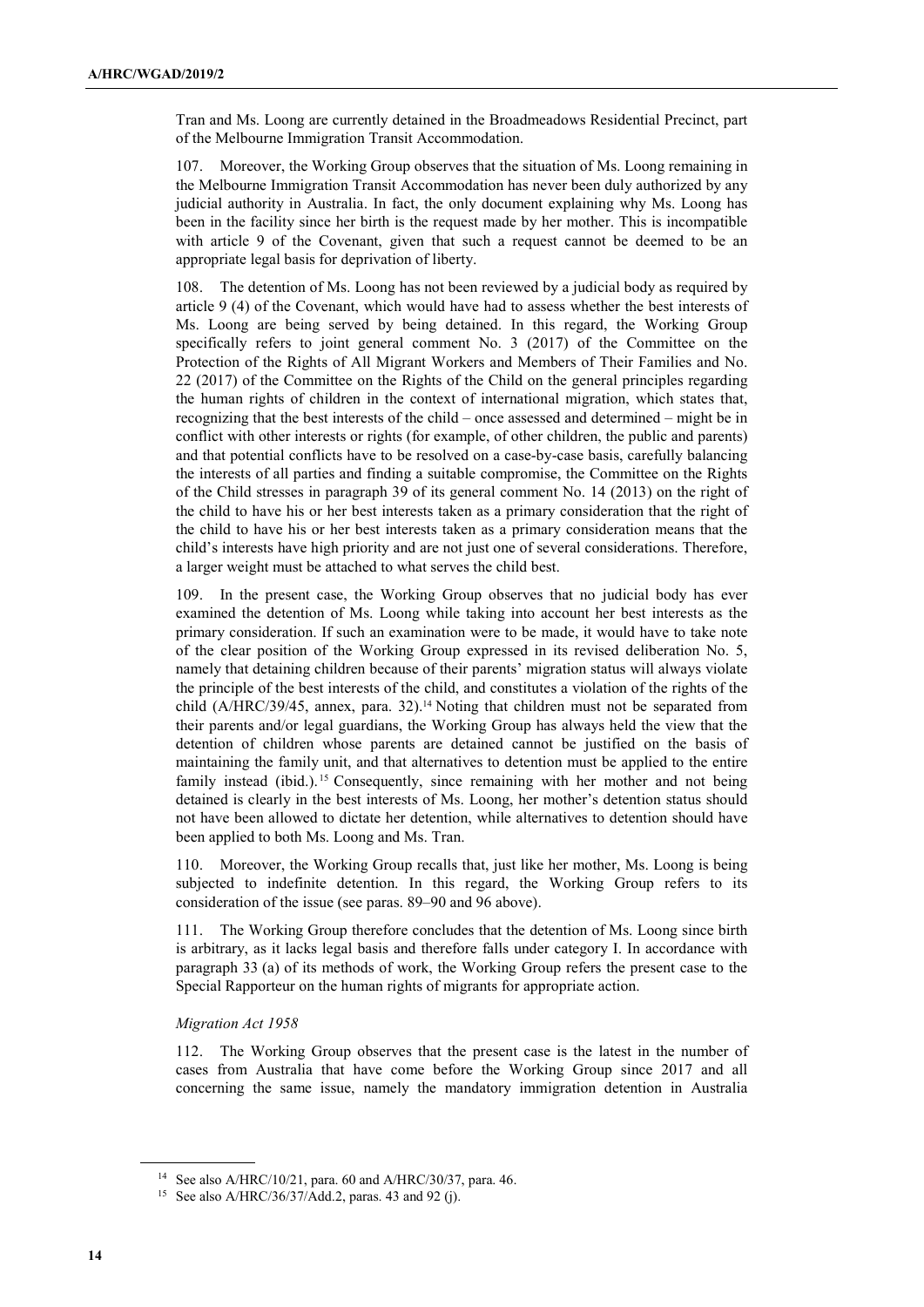pursuant to the Migration Act 1958.16 The Act stipulates that unlawful non-citizens must be detained and kept in immigration detention until they are removed from Australia or granted a visa. In addition, section 196 (3) of the Act states that, "to avoid doubt, subsection (1) prevents the release, even by a court, of an unlawful non-citizen from detention (otherwise than as referred to in paragraph (1) (a), (aa) or (b)) unless the non-citizen has been granted a visa". Consequently, provided that there is some sort of process relating to the grant of a visa or to removal (even if removal is not reasonably practicable in the foreseeable future), the detention of an unlawful non-citizen is permitted under Australian law.

113. The Working Group emphasizes that seeking asylum is not a criminal act; on the contrary, seeking asylum is a universal human right, enshrined in article 14 of the Universal Declaration of Human Rights and in the Convention relating to the Status of Refugees, and the Protocol thereto. <sup>17</sup> The Working Group notes that these instruments constitute international legal obligations undertaken by Australia, and also notes in particular the undoubtedly legally binding nature of the Convention relating to the Status of Refugees and the Protocol thereto in relation to Australia.

114. The Working Group must once again emphasize that deprivation of liberty in the immigration context must be a measure of last resort, and that alternatives to detention must be sought in order to meet the requirement of proportionality.<sup>18</sup> Moreover, as the Human Rights Committee has argued in its general comment No. 35 (2014) on liberty and security of person, asylum seekers who unlawfully enter a State party's territory may be detained for a brief initial period in order to document their entry, record their claims and determine their identity if it is in doubt. To detain them further while their claims are being resolved would be arbitrary in the absence of a particular reason specific to the individual, such as an individualized likelihood of absconding, a danger of crimes against others or a risk of acts against national security.

115. The provisions of the Migration Act 1958 stand at odds with these requirements of international law, as sections 189 (1) and 189 (3) of the Act provide for de facto mandatory detention of all unlawful non-citizens, unless they are being removed from the country or granted a visa. The Working Group observes furthermore that the Act does not reflect the principle of exceptionality of detention in the context of migration as recognized in international law, nor does it provide for alternatives to detention to meet the requirement of proportionality.<sup>19</sup>

116. The Working Group is alarmed at the rising number of cases emanating from Australia concerning the implementation of the Migration Act 1958 that are being brought to its attention. It is equally alarmed that, in all these cases, the Government has argued that the detention is lawful because it follows the stipulations of the Act. The Working Group wishes to clarify that such an argument can never be accepted as legitimate in international law. The fact that a State follows its own laws does not in itself bring those laws into conformity with the obligations that the State has undertaken under international law. No State can legitimately avoid its obligations arising from international law by hiding behind its domestic laws and regulations.

117. The Working Group emphasizes that it is the duty of the Government of Australia to bring its national legislation, including the Migration Act 1958, into line with its obligations under international law. Since 2017, the Government has been consistently and repeatedly reminded of these obligations by numerous international human rights bodies and experts, including the Human Rights Committee (CCPR/C/AUS/CO/6, paras. 33–38), the Committee on Economic, Social and Cultural Rights (E/C.12/AUS/CO/5, paras. 17–18), the Committee on Elimination of All Forms of Discrimination against Women (CEDAW/C/AUS/CO/8, paras. 53–54), the Committee on the Elimination of All Forms of

<sup>16</sup> See opinions No. 28/2017, No. 42/2017, No. 71/2017, No. 20/2018, No. 21/2018, No. 50/2018, No. 74/2018 and No. 1/2019.

<sup>&</sup>lt;sup>17</sup> See opinions No. 28/2017, No. 42/2017 and No. 50/2018. See also A/HRC/39/45, annex, para. 9.

<sup>18</sup> See A/HRC/10/21, para. 67. See also A/HRC/39/45, annex, paras. 12 and 16.

<sup>19</sup> Ibid.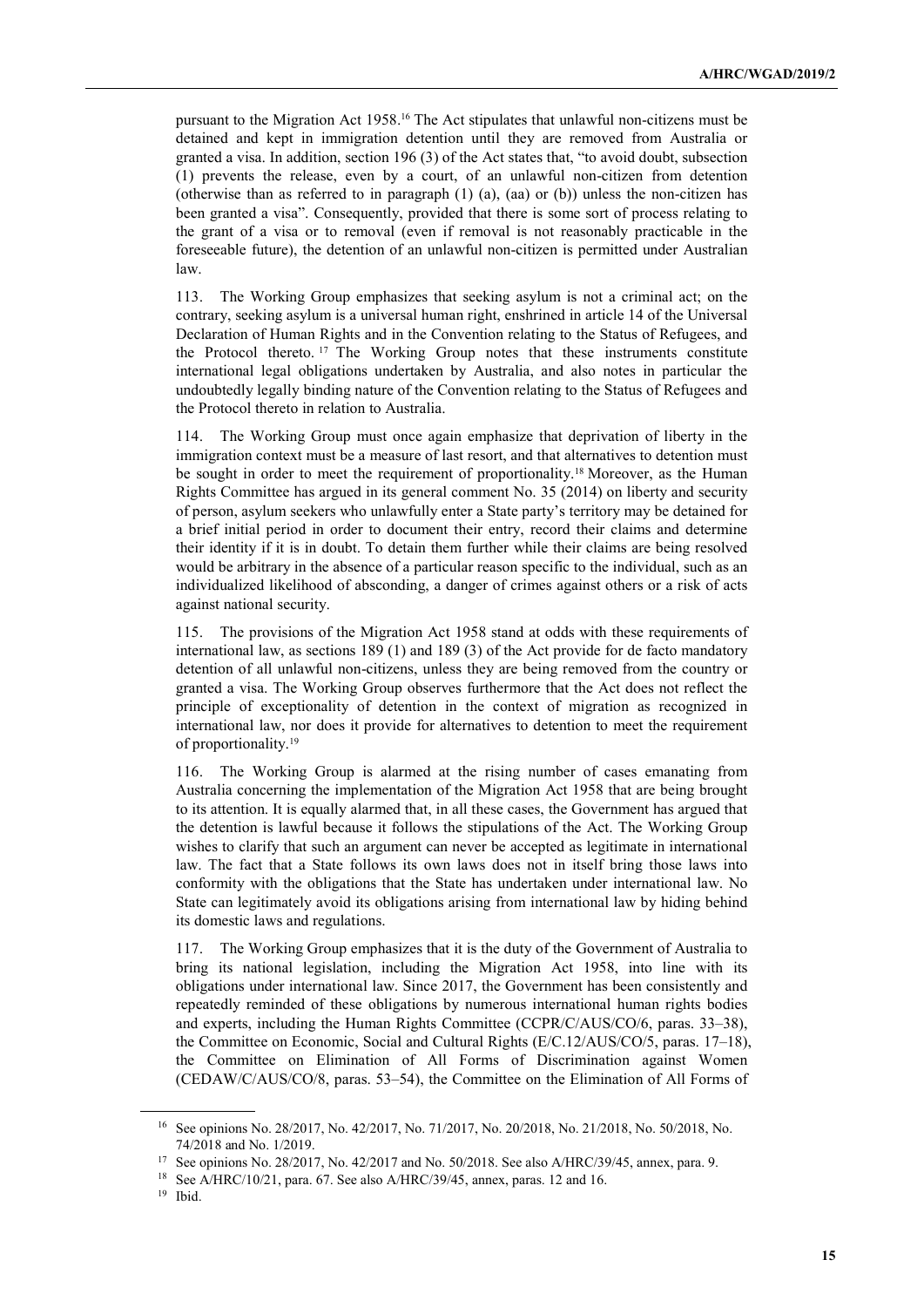Racial Discrimination (CERD/C/AUS/CO/18-20, paras. 29–33), the Special Rapporteur on the human rights of migrants (see A/HRC/35/25/Add.3) and the Working Group.<sup>20</sup> The Working Group finds it inconceivable that the unison voice of numerous independent, international human rights mechanisms can be disregarded, and therefore calls upon the Government to review without delay the Act in the light of the State's obligations under international law.

118. The Working Group welcomes the invitation dated 27 March 2019 from the Government for the Working Group to conduct a visit to Australia in the first quarter of 2020. The Working Group looks forward to this opportunity to engage with the Government constructively and to offer its assistance in addressing its serious concerns relating to instances of arbitrary deprivation of liberty.

# **Disposition**

119. In the light of the foregoing, the Working Group renders the following opinion:

The deprivation of liberty of Huyen Thu Thi Tran, being in contravention of articles 2, 3, 7, 8 and 9 of the Universal Declaration of Human Rights, and of articles 2, 9, 16 and 26 of the International Covenant on Civil and Political Rights, is arbitrary and falls within categories II, IV and V;

The deprivation of liberty of Isabella Lee Pin Loong, being in contravention of articles 3 and 9 of the Universal Declaration of Human Rights and article 9 of the International Covenant on Civil and Political Rights, is arbitrary and falls within category I.

120. The Working Group requests the Government of Australia to take the steps necessary to remedy the situation of Huyen Thu Thi Tran and Isabella Lee Pin Loong without delay, and to bring it into conformity with the relevant international norms, including those set out in the Universal Declaration of Human Rights and the International Covenant on Civil and Political Rights.

121. The Working Group considers that, taking into account all the circumstances of the case, the appropriate remedy would be to release Huyen Thu Thi Tran and Isabella Lee Pin Loong immediately and to accord them an enforceable right to compensation and other reparations, in accordance with international law.

122. The Working Group urges the Government to ensure a full and independent investigation of the circumstances surrounding the arbitrary deprivation of liberty of Huyen Thu Thi Tran and Isabella Lee Pin Loong, and to take appropriate measures against those responsible for the violation of their rights.

123. The Working Group requests the Government to bring its laws, particularly the Migration Act 1958, into conformity with the recommendations made in the present opinion and with the international law commitments made by Australia.

124. In accordance with paragraph 33 (a) of its methods of work, the Working Group refers the present case to the Special Rapporteur on the human rights of migrants for appropriate action.

125. The Working Group requests the Government to disseminate the present opinion through all available means and as widely as possible.

# Follow-up procedure

126. In accordance with paragraph 20 of its methods of work, the Working Group requests the source and the Government to provide it with information on action taken in follow-up to the recommendations made in the present opinion, including:

 (a) Whether Huyen Thu Thi Tran and Isabella Lee Pin Loong have been released and, if so, on what date;

<sup>&</sup>lt;sup>20</sup> See opinions No. 50/2018, paras. 86–89, No. 74/2018, paras. 99–103 and No. 1/2019, paras. 95–97.